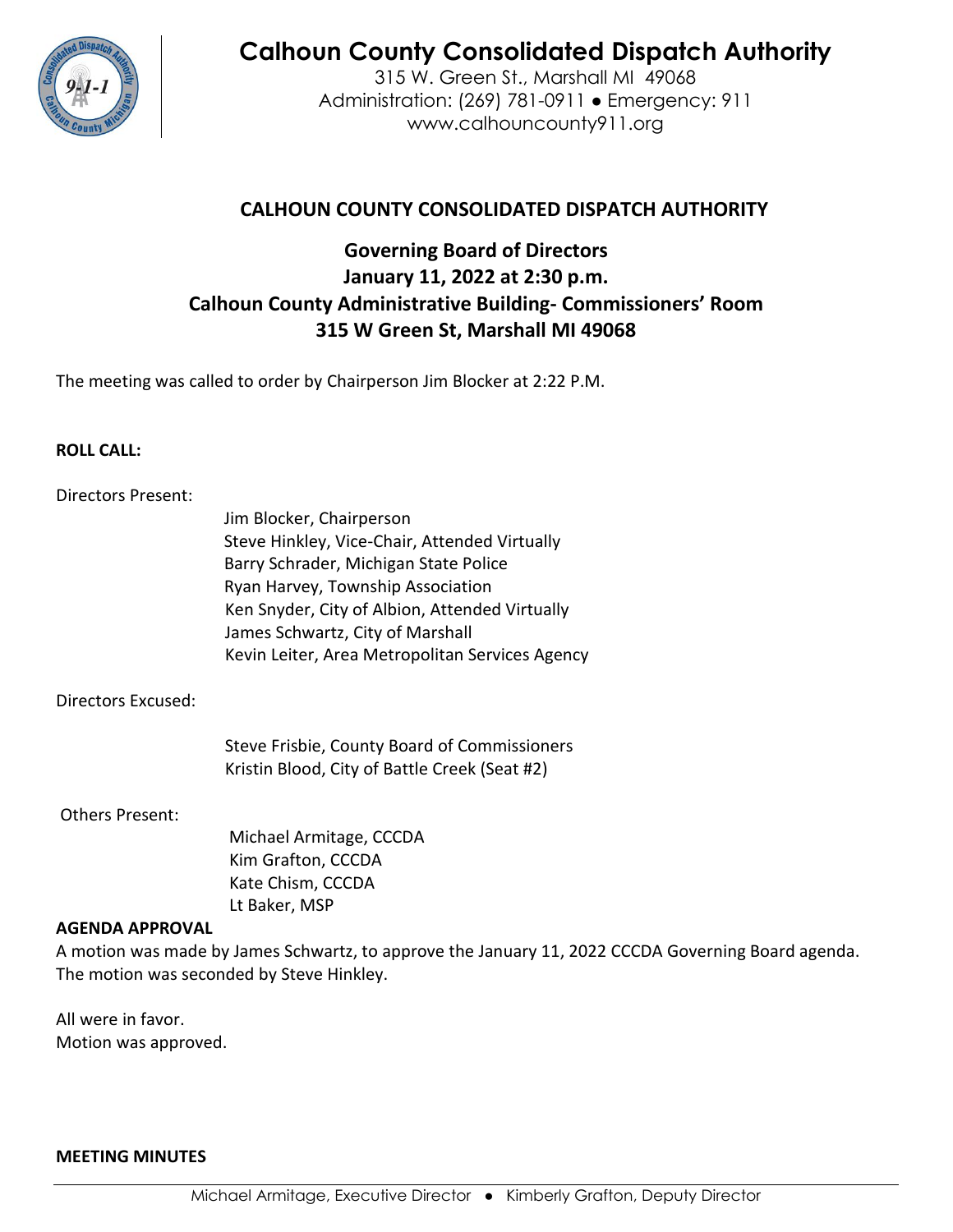A motion was made by Ryan Harvey to accept the December 14, 2021 CCCDA Governing Board minutes. The motion was seconded by Ken Snyder.

All were in favor. Motion was approved.

# **CONSENT AGENDA**

The following items were listed on the Board's consent agenda:

- 1. Excuse Absent Board Members
- 2. Check Register and Travel Reimbursement
- 3. Year-to-Date Budget Performance Reports
- 4. 2021 Year-to-Date Statistics
- 5. Quality Assurance Reports
- 6. General Correspondence—It was noted regarding the budget: CCCDA is approximately \$70k under budget in expected revenues. It was also found that Calls for Service were under billed for about \$37k for the year.

A motion was made by Ken Snyder to approve the December 14, 2021 Consent Agenda. The motion was seconded by Steve Hinkley.

All were in favor. Motion was approved.

#### **EXECUTIVE DIRECTOR'S REPORT**

- 1. CFS- Call volume is on target with other months.
- 2. New Generator- There was previously no generator at the Jessup Rd tower site. A generator has been placed. Ferrell Gas has installed the propane tank and it is set to be tested.
- 3. Meeting with County- In a follow up meeting with County Administration, regarding the recent generator failure, a temporary portable generator is in place until the permanent fix is made. A communication list is being made for future use.

4. 911 Crash Kit- It works from all technology, can take calls remotely. This is primarily grant funded. There was a question from Jim Blocker regarding any controls put in place to avoid repeating the budget issues seen in 2021. Michael Armitage stated that all approved positions are accounted for in the budget. And a better process is in place.

#### **OLD BUSINESS**

1. Strategic Plan- A final draft is needed by February 8. We still need to look at underfunding and what will funding need to look like over the next 10 years. Michael Armitage made a recommendation of a millage proposal on the August ballot versus a surcharge increase. The surcharge is capped at \$3/ line which makes for a set revenue stream, while costs continue to increase. There are currently two planned meetings: one at BCPD and one at Marshall Fire Department. All agencies are invited to attend.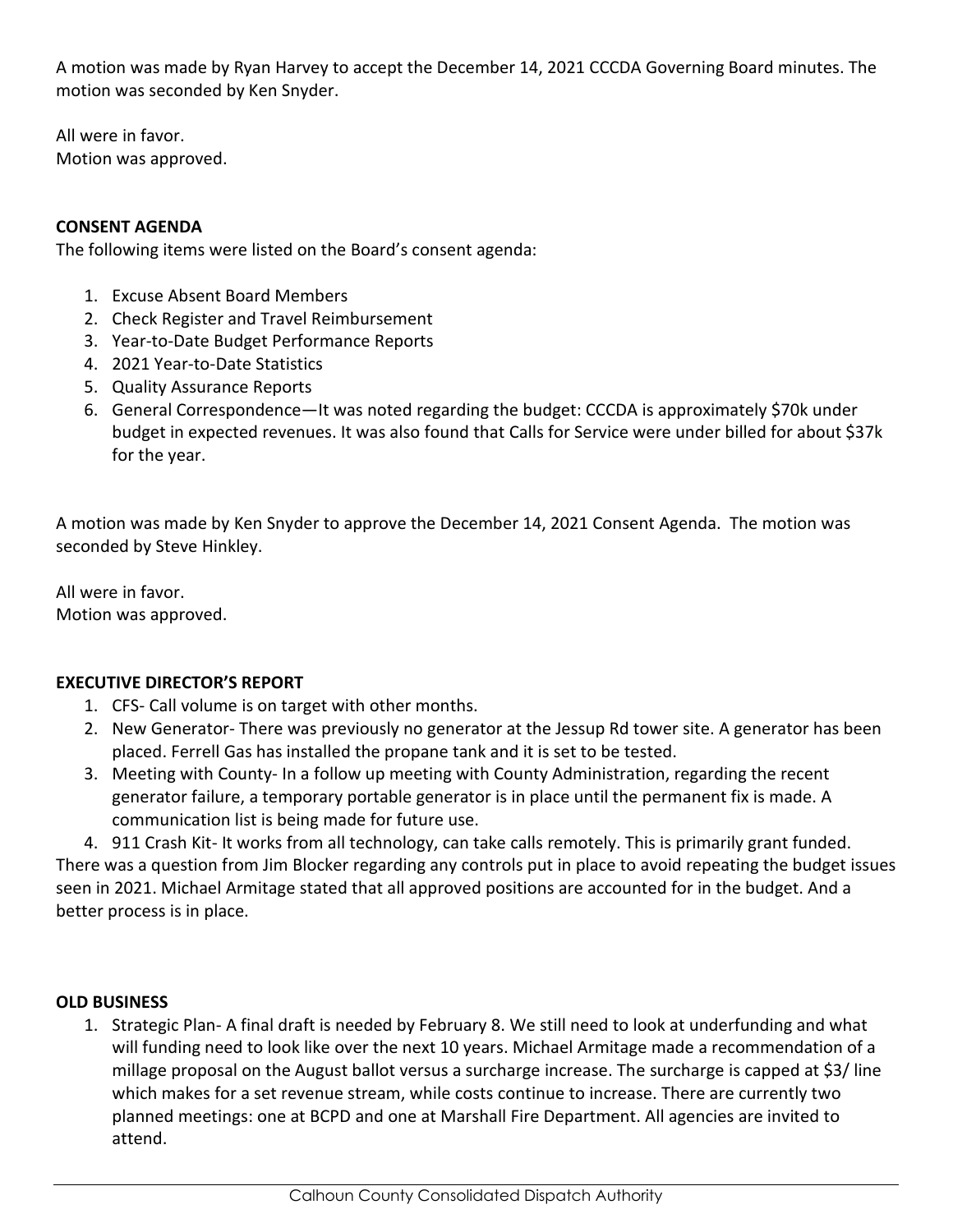#### **NEW BUSINESS**

1. Election of officers- Jim Blocker made motion to open the nomination floor. A nomination was made by Steve Hinkley to re-elect Jim Blocker as chairman. Jim Blocker accepted the nomination. The nomination was supported by James Schwartz. Jim Blocker made a nomination to keep the chair and vice chair officers the same. Steven Hinkley accepted the nomination. The nominations to re-elect the chair and vice-chair were supported by James Schwartz and Ken Snyder

All were in favor.

Jim Blocker was re-elected as Chair and Steve Hinkley was re-elected as Vice-Chair.

2. Resolution 2022-001- Budget Amendment- A motion was made by Ryan Harvey to accept the resolution for a budget amendment. The motion was seconded by Steve Hinkley.

All were in favor.

The motion passed.

3. Set CFS charges for 2022 Q2-2023 Q1- A motion as made by Ryan Harvey to set the CFS charges as presented. The motion was seconded by Steve Hinkley.

All were in favor.

The motion passed.

4. Service agreement with Roe-Comm- A motion was made by Ken Snyder to accept the service agreement with Roe-Comm as presented. The motion was seconded by James Schwartz.

All were in favor.

The motion passed.

5. Radio tower lease agreement with Radio Communications- A motion was made by Steve Hinkley to accept the lease agreement with Radio Communications as presented. The motion was seconded by Ryan Harvey.

All were in favor.

The motion passed.

6. Amendment to interlocal agreement regarding MERS funding- There was a brief discussion among the members of the board regarding liabilities for the City of Battle Creek. A recommendation was made to table the vote based on new information just received today from County Administration. The group agreed that section 1 needs to have a closer look. A motion was made by Steve Hinkley to table the issue. The motion was seconded by Ryan Harvey.

All were in favor.

The motion passed.

- 7. Set process for six-month evaluation of the Executive Director- A brief discussion took place regarding the visible work taking place It was decided that there is no need for a formal process to take place. Jim Blocker commented there are weekly conversations/updates taking place and good things are happening.
- 8. Agreement with Peninsula Fiber Network (PFN)- Some explanation of the need for the switch came from Michael Armitage stating PFN would be an improvement from AT&T. We continue to have billing issues with AT&T as well as only having two single points of failure. PFN would be a much more robust redundant connection, as well as being less expensive and more reliable. The agreement with PFN would be contingent on being able to terminate with AT&T. A motion was made by Ken Snyder to move forward with the agreement with PFN. The motion was seconded by James Schwartz.

#### **PUBLIC COMMENTS**

No public comments were provided.